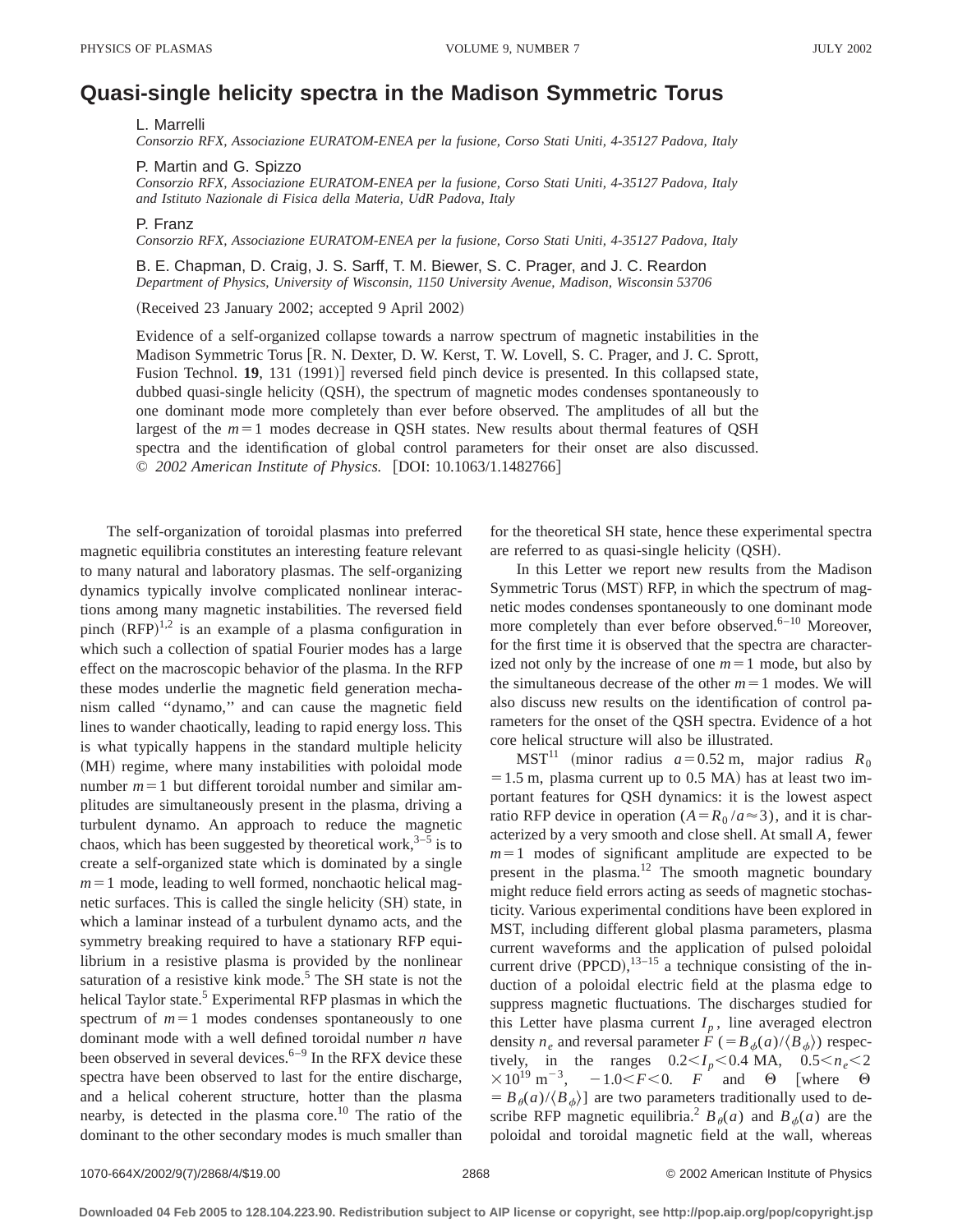

FIG. 1. (Color) Time evolution of the magnetic  $m=1$  modes measured with a toroidal array of magnetic field sensing coils at the plasma surface. Amplitudes of  $m=1$ ,  $n=5-8$  and the spectral spread  $N_s$  for a MH plasma (a), (c) and for a spontaneous QSH plasma (b), (d) are shown (black:  $n=5$ ; red: *n*=6; green: *n*=7; blue: *n*=8).

 $\langle B_{\phi} \rangle$  is the cross-section averaged toroidal magnetic field.

Magnetic evidence of QSH spectra are observed in MST: Fig. 1 compares the  $m=1$  magnetic mode behavior for two 0.4 MA plasmas: one with a MH and one with a QSH spectrum. Figure 1(a) shows the time evolution of the  $m=1$ modes amplitudes (instantaneous spatial Fourier decomposition based on a toroidal array of 32 poloidal field pick-up  $\text{coils}^{16}$ ) for the MH plasma. Since MHD instabilities eigenfunctions are global, edge magnetic fluctuations measurements are representative of the core behavior.<sup>2</sup> All the *m*  $=1$  modes have roughly the same amplitude. This is not the case for the spontaneous QSH plasma shown in Fig. 1(b). In this case the QSH spectrum is evident between 10 and 15 ms, where the  $(m=1, n=6)$  mode dominates the toroidal spectrum with an amplitude normalized to the edge poloidal field  $b_{\theta,(1,6)}/B_{\theta}(a)$  < 1.4%. Simultaneously a reduction of the secondary  $m=1$  modes is also observed, a feature rather typical in MST, as we shall show also in Fig. 3. To characterize quantitatively the shape of magnetic spectra, the time evolution of the spectral spread number,  $N_S$ , is plotted in Figs. 1(c), 1(d).  $N_S$  is defined as  $N_S$  $= [\sum_n (b_{\theta,(1,n)}^2 / \sum_{n=5}^{14} b_{\theta,(1,n)}^2)^2]^{-1}$ .<sup>12</sup> While in the MH case  $N_s$ 



FIG. 2. (Color) Probability density distribution function of  $N<sub>S</sub>$  values (a) for three different values of plasma current  $I_p \approx 200$ , 300 and 400 kA at  $n_e$  $\approx$  1 × 10<sup>19</sup> m<sup>-3</sup> and *F* $\approx$  -0.2, and (b) for three different values of plasma density  $n_e \approx 0.5$ , 1,  $2 \times 10^{19}$  m<sup>-3</sup> at  $I_p \approx 400$  kA. Integrals  $P(N_s)$  $=\int_{1}^{N_s} p(N'_s) dN'_s$ : (c) for the  $p(N_s)$  functions of frame (a); (d) for the  $p(N_s)$ functions of frame (b). (e) Location of the QSH plasmas in the  $F-\Theta$  plane. Black dots corresponds to QSH spectra with dominant  $n=5$ , red crosses to  $n=6$  and blue triangles to QSH during PPCD with dominant  $n=6$ .

never decreases below 2 [Fig. 1(c)], in the QSH period [Fig. 1(d)]  $N_s$  approaches the value of 1, which is the value for a pure Single Helicity state.

The large MST dataset of reproducible discharge enables a statistical analysis of the main features of QSH states, and the search for experimental control parameters which favor their onset. The analysis has been carried out in a set of  $\approx$  770 discharges, where the plasma quantities have been sampled over contiguous 0.2 ms time intervals, for a total of about 56,000 points. Since many MST discharges are af-



FIG. 3. (a) Normalized rms secondary modes,  $b_{\theta}^{\text{sec}}$  vs  $N_s$ . (b) Normalized rms of all  $m=1$  modes,  $\sqrt{\sum b_{\theta}^2} / B_{\theta}(a)$ , vs  $N_s$ . (c) SXR emission measured through a 7  $\mu$ m thick beryllium filter vs  $N_s$ .

**Downloaded 04 Feb 2005 to 128.104.223.90. Redistribution subject to AIP license or copyright, see http://pop.aip.org/pop/copyright.jsp**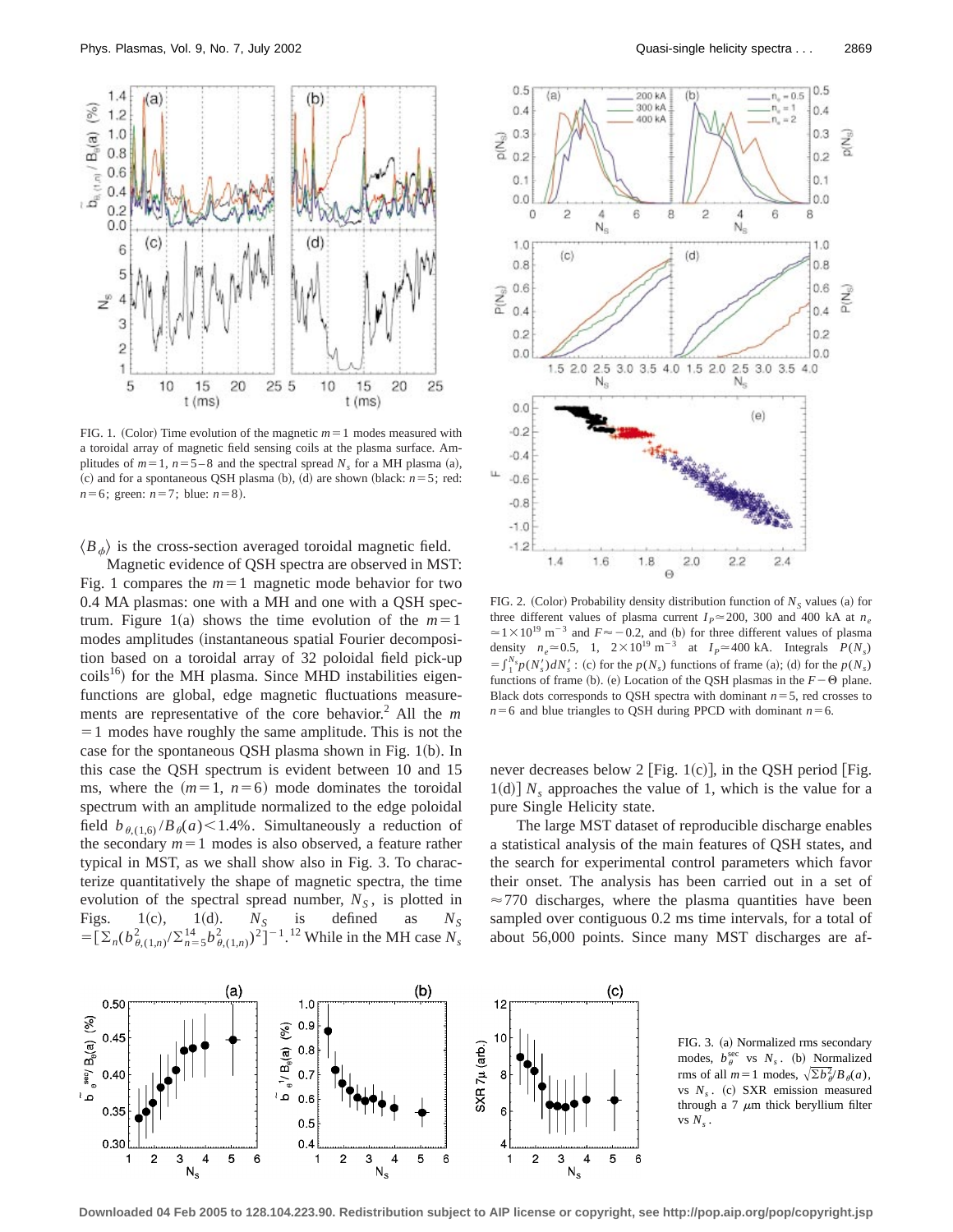

FIG. 4. (Color) (a) Time evolution of the magnetic  $m=1$  mode amplitudes during a PPCD shot where a QSH spectrum appears. (b) Probability density distributions of  $N<sub>s</sub>$  for plasmas with and without PPCD. (c) Probability curve of obtaining a given value of  $N<sub>s</sub>$  for PPCD and standard plasmas.

fected by discrete, quasi-periodic relaxation events called sawtooth crashes, $17$  the sampling is performed in periods free from crashes. Plasma current is a parameter that plays a role in the probability of getting a QSH spectrum. In Fig.  $2(a)$  the probability density distribution function  $p(N<sub>s</sub>)$  of  $N<sub>S</sub>$  values is plotted for three sets of discharges, whose flat-top current was pre-programmed to  $I_p \approx 206 \pm 3$ ,  $313 \pm 4$  and 425  $\pm$  5 kA. The sets include 2,800 points from 290 different discharges with  $F \sim -0.18 \pm 0.01$ ,  $n_e \sim 1 \pm 0.1 \times 10^{19}$  m<sup>-3</sup>.  $p(N<sub>S</sub>)$  is normalized such that  $\int p(N<sub>S</sub>)dN<sub>s</sub>=1$ . The  $p(N<sub>S</sub>)$ curve is displaced towards lower values for the higher current. This indicates a higher probability to obtain QSH spectra with higher plasma current. Medium-low values of the electron density also make more likely the achievement of



QSH spectra. In Fig. 2(b)  $p(N<sub>S</sub>)$  is plotted for three sets of discharges, whose flat-top plasma density was preprogrammed to  $n_e$  = 0.5 ± 0.1,1 ± 0.1,2 ± 0.2 × 10<sup>19</sup> m<sup>-3</sup>. The sets include 2000 points from 169 different discharges. All these discharges have  $I_p = 410 \pm 10$  kA and  $F = -0.19$  $\pm 0.01$ . The plasmas with  $n_e \approx 2 \times 10^{19}$  m<sup>-3</sup> have, on average, broader  $m=1$  spectra. Figures 2(c) and 2(d) summarize the current and density dependence by showing the integral  $P(N_s) = \int_{1}^{N_s} p(N_s) dN_s$  of the distributions of Figs. 2(a) and  $2(b)$  vs  $N_s$ . The  $P(N_s)$  curves corresponding to higher current and lower density are above the others. In QSH regimes the  $m=1$  magnetic mode spectrum peaks around toroidal mode numbers  $n_0 = 5$  or 6, and very rarely around  $n_0 = 7$ . These modes are resonant near the magnetic axis according to typical MST safety factor profiles, i.e., those with *n* closest to  $1/q(0) \approx 2R/a$ . The toroidal mode number of the dominant mode can be selected by varying the magnetic equilibrium, and in particular the  $F$  and  $\Theta$  parameters. Figure  $2(e)$  shows the location in the  $F-\Theta$  plane of QSH plasmas. They are separated according to toroidal mode number of the dominant instability. Plasmas with dominant mode  $n=5$  are characterized by weak or zero reversal (i.e.,  $F \ge -0.2$ ) and by  $\Theta \le 1.65$ . A QSH spectrum with a dominant  $n = 6$  corresponds to  $\Theta \ge 1.65$ , which corresponds to a lower on-axis safety factor.

The statistical analysis shows that spontaneous QSH states are characterized by a reduction of the secondary *m*  $=$  1 mode amplitudes. This result is described in Fig. 3. In particular, Fig.  $3(a)$  shows the behavior of the normalized rms of the secondary modes,  $b_{\theta}^{\text{sec}} = \sqrt{\sum_{\text{sec}}b_{\theta,(1,n)}^2}/B_{\theta}(a)$ , vs *Ns* . Each point represents an average over many data with  $N<sub>s</sub>$  in a narrow range. The normalized rms of the secondary modes increases with  $N_s$ , i.e., it is lower in QSH conditions. This is not the case for the rms of all  $m=1$  modes [Fig.  $3(b)$ , which also includes the dominant mode and is higher in the QSH spectra. QSH plasmas are therefore characterized by an overall larger  $m=1$  modes energy than MH plasmas, but the energy is concentrated in one mode in QSH compared to many in MH.

FIG. 5. (Color) (a) Oscillations in two SXR channels during a QSH state. (b) Time evolution of the SXR oscillation envelope and of the dominant mode amplitude. (c) Wavelet spectrum of one SXR signal. The black curve superimposed to the spectrum gives the time evolution of the dominant magnetic mode rotation frequency.

**Downloaded 04 Feb 2005 to 128.104.223.90. Redistribution subject to AIP license or copyright, see http://pop.aip.org/pop/copyright.jsp**